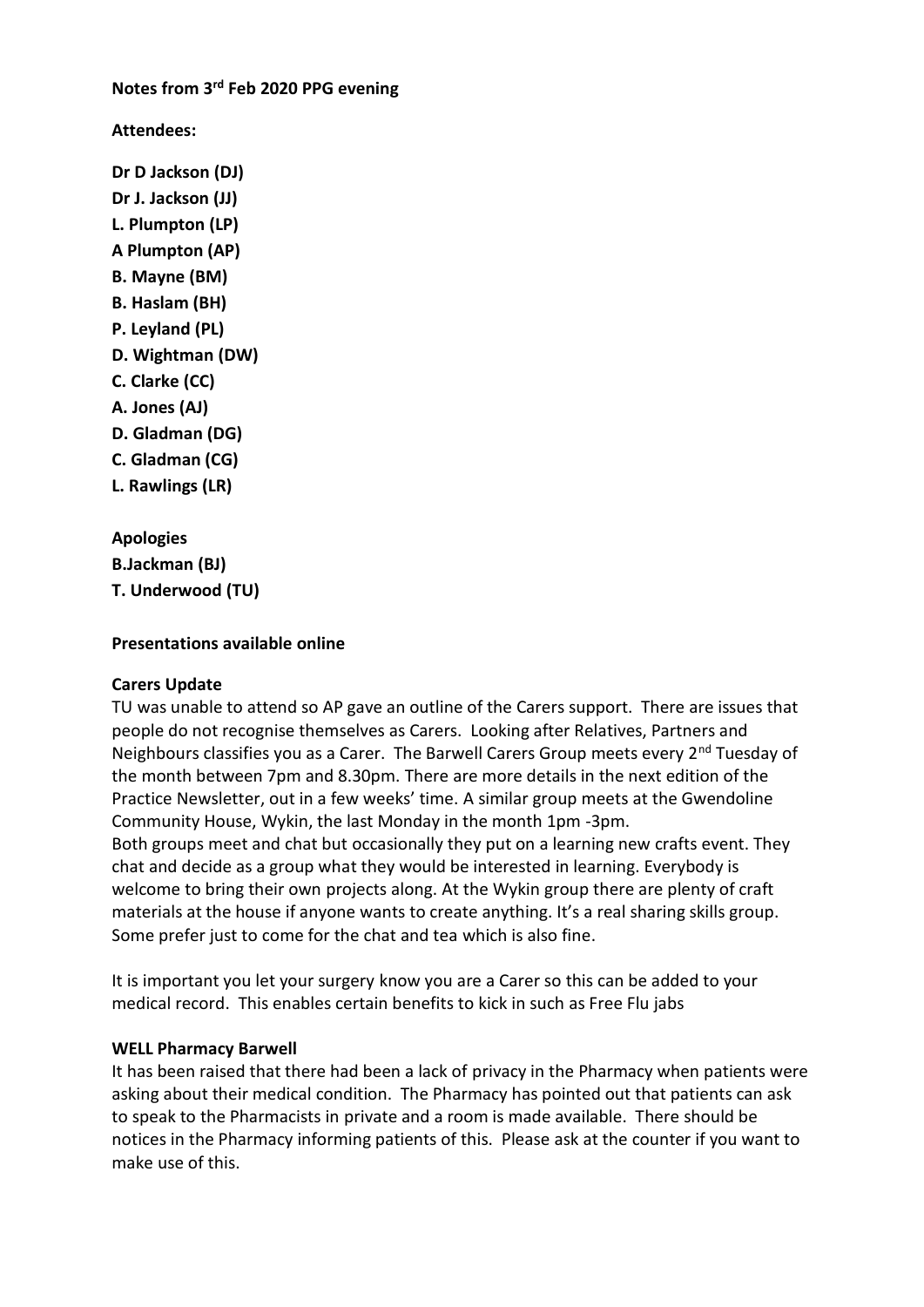An issue was raised by a patient concerning long term repeat prescriptions. At the moment medication can be collected for 28 day and no more. It was being asked that this be extended to 56 days or the equivalent of 2 months medication.

DJ explained that this was up to GP's to prescribe but that advice from the Clinical Commissioning Group (CCG) was to not do this to prevent wastage of medication.

Alternative options

- If a patient orders online this should prevent the necessity of repeatedly coming down to the surgery.
- If the prescriptions are long term then move to Repeat dispensing and the surgery will send 12 months of prescriptions to the Pharmacy of choice

## **Reversing Type 2 Diabetes – Dr D Jackson (Slides of the presentation are available on the PPG website)**

It is important patients know that Type 1 cannot be reversed but Type 2 can with a change in life style. In most cases patients over 35 years of age are susceptible to Diabetes but some patients younger than this get it. Being overweight increases the likelihood of a person getting the disease. Numerous websites (see presentation) give advice. It was explained that in 20 years 10% of Barwell and Hollycroft patients will have Diabetes. It was suggested that a group of Diabetes patients might like to set up a self-help group under the guidance of DJ. If you suffer from Type 2 Diabetes and would be interested in getting involved in this please leave a message at reception for Dr. D Jackson with your contact details.

## Action – Patients contact Reception if interested

It was also suggested that a session teaching people how to deliver CPR (Cardio Pulmonary Resuscitation) for people who are present when a person has heart attack would be useful.

# Action – DJ to see if there is anybody on the staff that could lead a CPD training course.

## **Sleeping Well – Dr J. Jackson**

A number of websites are available with support for helping to improve a person's sleep (See presentations)

7½ hrs a night on average is what an adult needs

JJ explained that sleep is divided into stages and for a good night's sleep a person needs to go through these stages around 5 time a night. Sleep deprivation can lead to High Blood Pressure, memory problems and mental health issues.

Food intake can impact on sleep. It is advised that no caffeine drinks are taken after 2pm. No heavy meals before bedtime. Avoiding Blue light in the bedroom can help. This is the type of light given off by computer tablets and phones.

More details on the PPG website.

## **AOB**

## *Hinckley and Bosworth Health Care Project*

AP explained about the progress of the H&B Healthcare project – started in 2014. This outlines the plans for refurbishing the Hinckley health Centre, new Endoscopy suite - Cancer accredited, new X-Ray facilities and moving of the Out of Hours service to Hinckley Health Centre (Centre Surgery) This last improvement has already happened all OOH service now at Centre Surgery. A replacement X ray machine is being purchased as a matter of urgency as